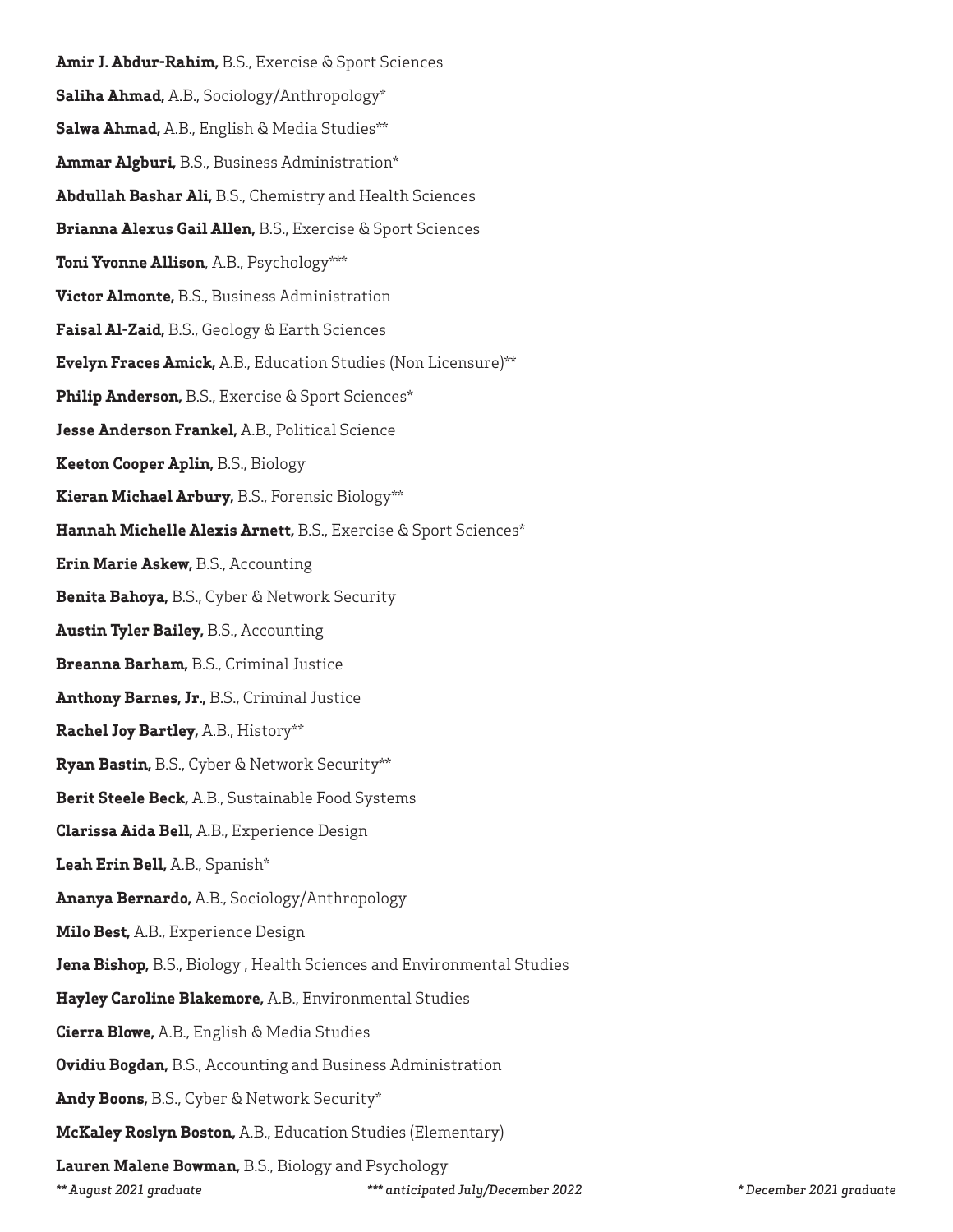## **Samuel Connor Brady,** A.B., Music

**Brian Rayvon Braswell,** B.S., Computing Technology/Information Systems\*

**Megan Brewer,** B.S., Cyber & Network Security and Forensic Biology

**Jaylenn Da'Sean Browley,** A.B., Biology

**Anna Jennifer Brown,** B.S., Psychology and Public Health

**Casey Leigh Bunting,** A.B., Biology

**Madison Paige Burkardt,** B.S., Biology

**Jenni Claire Camhi,** A.B., English & Media Studies

**Naomi Abigail Caplan,** A.B., Theatre Studies

**Jasean Tyreece Carmichael,** A.B., Psychology

**Brandon Terrell Carter,** B.S., Criminal Justice

**Saber Chadili,** A.B., English & Media Studies

**Erica L. Chandler,** B.S., Exercise & Sport Sciences\*

**Annalia U. Charbonneau,** A.B., Sustainable Food Systems

**Andrew Grady Clark,** A.B., Spanish

**William Bradley Clarke**, B.S., Business Administration\*\*\*

**Matthew Job Thompson Climbingbear,** A.B., Theatre Studies

**Nina Imara Codrington-White,** A.B., Biology

**Celeste Collado-Utrera,** B.S., Exercise & Sport Sciences

**Lucas Gavin Collazo,** A.B., Theatre Studies\*\*

**Catherine Jane Cook,** A.B., English & Media Studies

**Megan Cottrell,** B.S., Exercise & Sport Sciences and Psychology

**Jacqueline Marie Cox,** A.B., Forensic Biology

**Anthony Cuozzi,** B.S., Accounting

**Jeanne Marie Darrow,** A.B., Creative Writing\*

**Subarna Chakraborty Das,** A.B., Education Studies (Non Licensure)

**Calyn Anna Davis,** B.S., Accounting and Business Administration\*

**Terraia LaChe' Davis,** M.S. Criminal Justice

**Julia de Wit,** A.B., Art\*\*

**Henry David Dillon-Whitehead,** A.B., English & Media Studies\*

**Elizabeth Dizon,** A.B., Modern Language - Japanese Studies and Experience Design-Design Track

**Bryan Wayne Dodson,** B.S., Business Administration

**Amber Felicity Yvonne Dumont,** B.S., Criminal Justice

**Jada Deanna Dunn,** B.S., Business Administration\*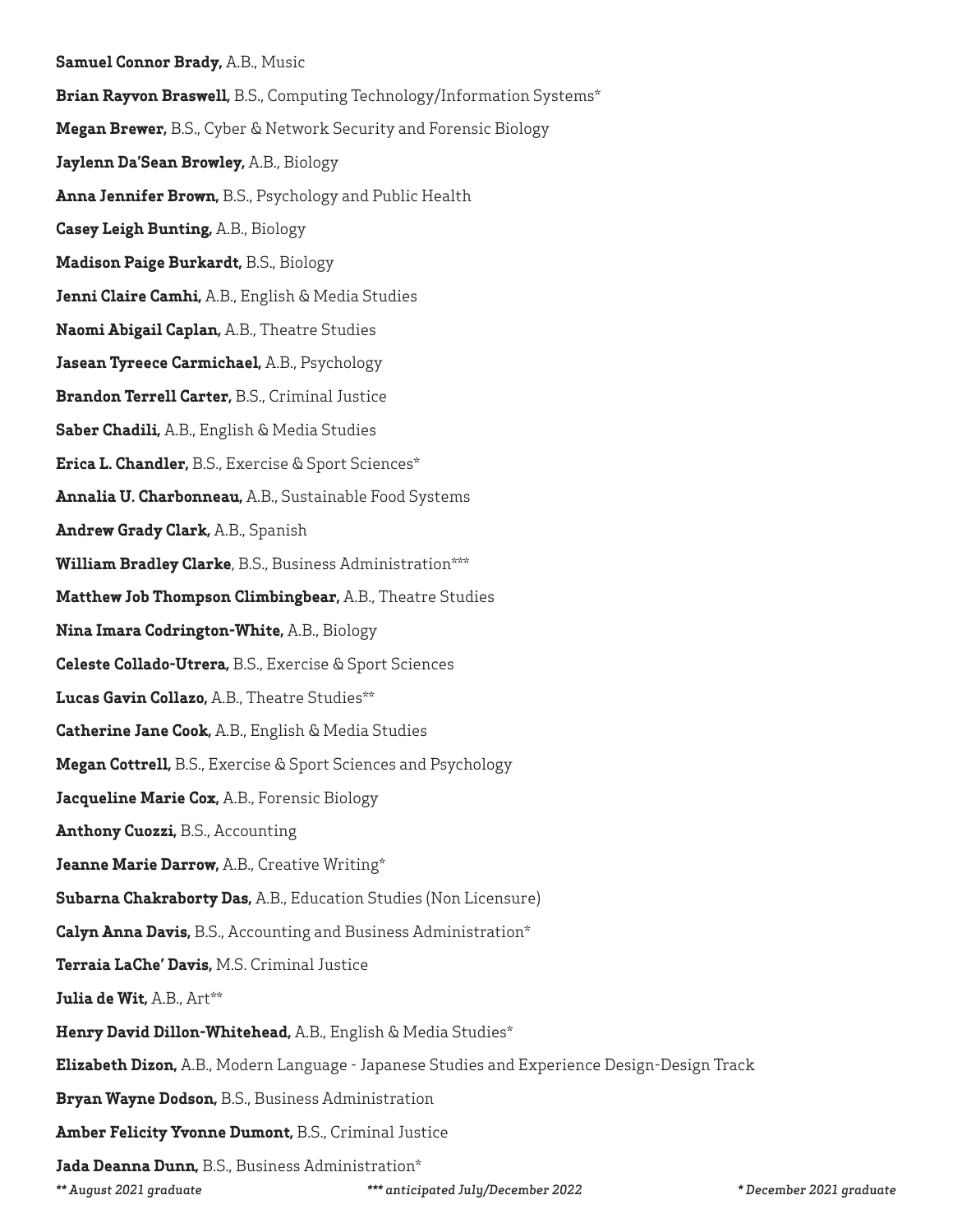## **Annalee Durland-Jones,** A.B., Peace & Conflict Studies

- **Eric Eaves,** B.S., Computing Technology/Information Systems\*\*
- **John Brogan Ellis,** B.F.A., Art
- **Emma Grace English,** A.B., English & Media Studies and Political Science
- **Makayla Felton,** A.B., Education Studies (Elementary)
- **Ethan James Fisher,** B.S., Forensic Biology
- **Jodi Leigh Flynt,** B.S., Biology and Health Sciences
- **Haydyn Lee Koch Foulke,** B.S., Community & Justice Studies
- **Jason Alexander Foulks,** B.S., Health Sciences and Biology
- **Jessica Victoria Fuentes,** A.B., Philosophy and Political Science
- **Tucker Gamble,** B.M., Music and Education Studies (Non Licensure)
- **Alesha Garcia,** A.B., Education Studies (Secondary) and English & Media Studies
- **Alexander Reid Garrou,** B.S., Accounting\*
- **Brian Vladimir Gilligan,** B.S., Criminal Justice\*
- **Ian Gordon,** B.S., Community & Justice Studies and Environmental Studies\*\*
- **Caroline Paige Gore,** A.B., Education Studies (Elementary)
- **Karla A. Goss**, B.S., Criminal Justice and Psychology\*\*\*
- **Sophie Gray,** A.B., English & Media Studies
- **Jasmine Alana Greenwood,** B.S., Biology\*
- **Katharine Judith Griswold,** B.S., Criminal Justice
- **Alexis Adrian Guerrero Herrera**, B.S., Business Administration
- **Alexis Giovanni Guillen Guillen,** B.S., Biology and Computing Technology/Information Systems
- **Beulah Ruth Gullion,** A.B., History
- **Anahy Gutierrez Martinez,** B.S., Public Health
- **Marisabel Guzmán Cruz,** B.S., Psychology
- **Dalton Hall,** B.S., Criminal Justice\*\*
- **Tamara Hall,** A.B., Sociology/Anthropology\*\*
- **Carolyn Dean Hardwick,** A.B., History and Religious Studies
- **Latrenta Harper,** A.B., Education Studies (Non Licensure)
- **William Nathaniel Harrison,** B.S., Biology and Chemistry
- **Eva G. Hart,** B.S., Biology and Spanish
- **Katherine Scarlett Hawks,** A.B., Art
- **Carolyn Savannah Henry,** B.S., Public Health
- **Karla Daniela Hernandez Gomora,** A.B., Chemistry\*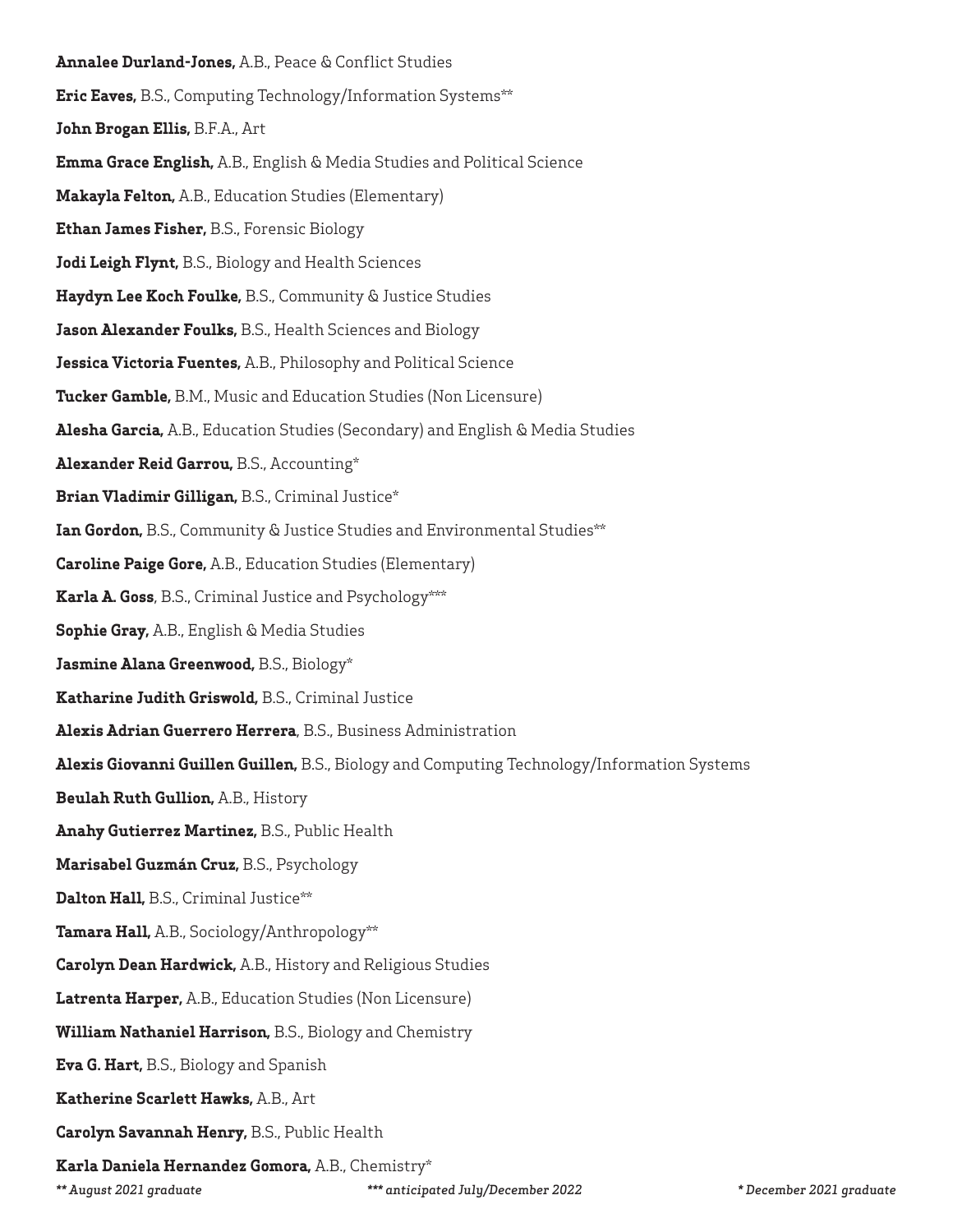**Karla A. Goss**, B.S., Criminal Justice and Psychology\*\*\* **Mirian Lucia Herrera Montepeque,** B.S., Accounting **Colby Alexander Hinkle,** B.S., Public Health; Social Science **Shalyn Michelle Hogan,** B.S., Public Health: Natural Science\* **Andrew Honn,** A.B., History **Joseph Horne,** A.B., Education Studies (Non Licensure) **Juliana Belle Hubbard,** A.B., English & Media Studies and Psychology **Julia Hudson**, A.B., Environmental Studies\*\*\* **Margaret Hunt,** A.B., Economics **Caleb Thomas Huppert,** B.S., Biology **Parker Ernest Jackson,** B.S., Business Administration **Rebecca Martha Jacque,** A.B., Sociology/Anthropology **Benjamin George James,** A.B., Economics **Karol Jaimes**, A.B., Art\*\*\* **Erin Jeffers,** B.S., Sport Management\*\* **Isaiah Rasheed Daizhaun Jeffery,** B.S., Exercise & Sport Sciences **Queen Johnson,** A.B., Political Science **Laveeda Johnson-Warren,** M.S. Criminal Justice **Megan Alyse Jones,** B.S., Biology **Katherine Marie Kaznowski,** B.S., Business Administration\* **Benjamin Douglas Kelly,** B.S., Biology **Matilda Rose Kennamer,** A.B., English & Media Studies\* **Michael Charles Kiley,** M.S. Criminal Justice\* **Kyle Killingsworth,** B.S., Biology **Megan Allison Fae Kimpel,** A.B., Experience Design\* **Logan John King,** B.S., Sport Management **Nema Kodio,** B.S., Criminal Justice **Anna Siegel Kohl Wyatt,** A.B., Psychology and Sociology/Anthropology **Kayla Krest,** A.B., Sociology/Anthropology **Pierson Smith Kye,** A.B., Creative Writing and Theatre Studies **Louis Henry Lambert,** B.S., Sport Management\*\* **Maxwell R. Lattomus,** B.S., Biology and Health Sciences **William Bader Leckonby,** B.S., Sport Management **Janelle Breann Lee,** B.S., Accounting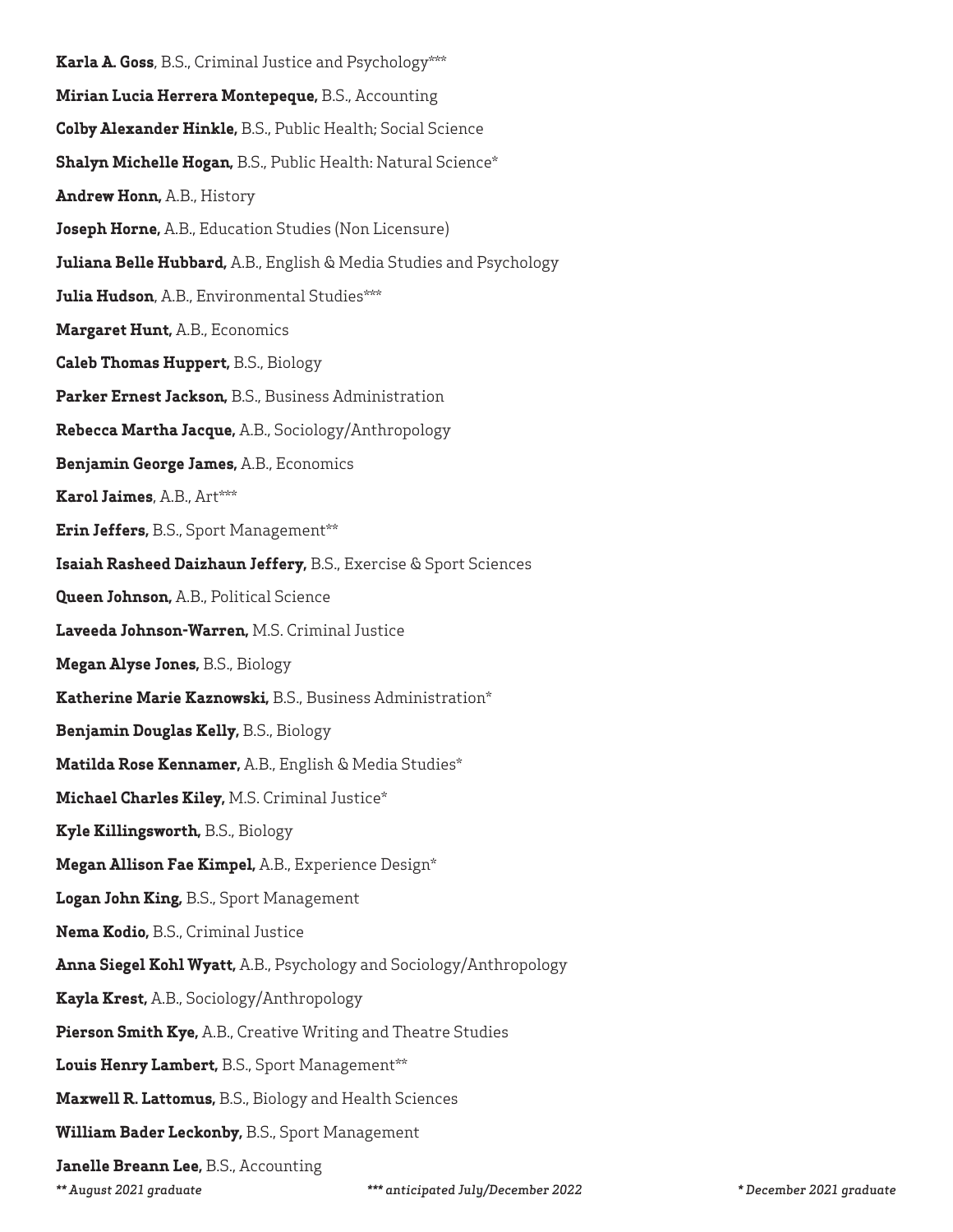**Whitney Ligon,** B.S., Computing Technology/Information Systems **Taron Lanice Lilly,** A.B., English & Media Studies **Isabelle Eileen Lippincott,** B.S., Biology **John Laurance Lohr,** A.B., Biology **Chandler N. MacArthur,** B.S., Business Administration **Hana Jean Malone,** B.S., Biology and Environmental Studies **Alexander Terry Manley,** B.S., Exercise & Sport Sciences\* **Kamryn Thomas-ray Mann**, B.S., Exercise & Sport Sciences\*\*\* **Addison Manring,** B.S., Business Administration\*\* **Maria Isabel Marin,** A.B., Political Science **Misty Lafaye Martin,** B.S., Criminal Justice **Luz Marina Martinez,** B.S., Health Sciences and Biology\* **Larry Matthew McCormick,** B.S., Business Administration **Destiny Lee McCrory,** A.B., Political Science\* **Daniel Alexus Northrip McDonough,** A.B., Psychology\*\* **Meriam McKey,** B.S., Community & Justice Studies **Taylor McNichol**, M.S., Criminal Justice **Kasey Michelle Medlin,** B.S., Business Administration\* **Klaw Meh,** A.B., Education Studies (Non Licensure) and Music **Brianna Nicole Miller,** A.B., Education Studies (Elementary) **Lakeshia Davonne Blackwell Miller,** B.S., Business Management **Cinthia Nicolle Moncada Soto,** B.S., Biology , Health Sciences and Psychology **Jay Darden Montague,** B.S., Business Administration **Francisco Antonio Montenegro,** A.B., Creative Writing **Grace Elizabeth Moore,** B.S., Exercise & Sport Sciences and Health Sciences\*\* **Jacob Moore,** A.B., History\*\* **Malika Moore,** A.B., Education Studies (Non Licensure) and History **Ta'Niyah Michelle Moore,** A.B., Economics **Erica D. Mulrooney,** A.B., History\* **Hunter Chase Neal,** B.S., Sport Management **Jessica Lillian Neal,** A.B., Music **Kay Elaine Neal II,** A.B., Forensic Biology **Adison Leigh Needham,** B.S., Business Administration **Angela Elise Nelson,** A.B., Creative Writing

*\*\* August 2021 graduate \*\*\* anticipated July/December 2022 \* December 2021 graduate*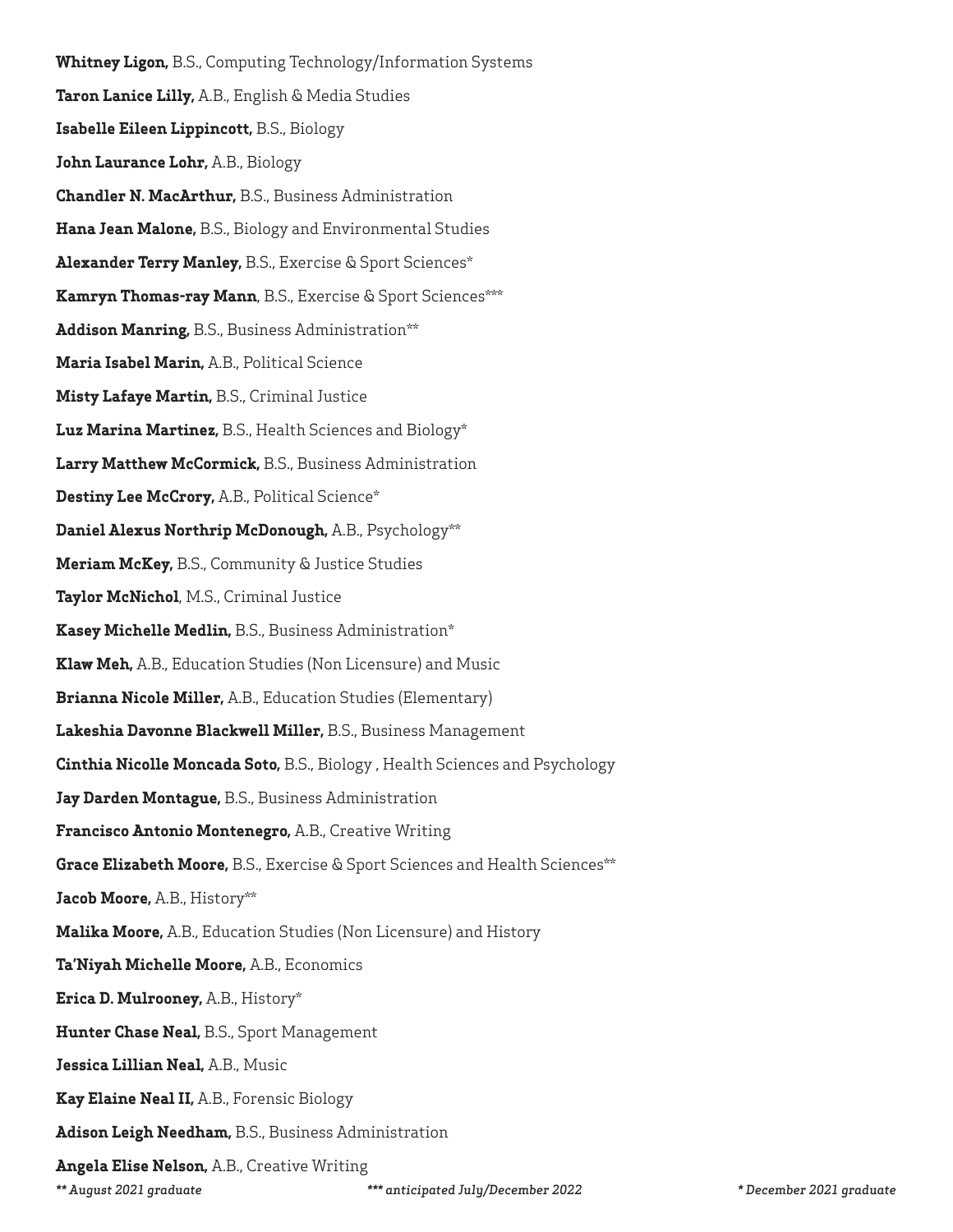**LeSeria Cora Lynette Neven,** B.S., Cyber & Network Security **Christian Songa Ngabo,** B.S., Computing Technology/Information Systems **Munah Nimely**, A.B., Peace & Conflict Studies\*\*\* **Beatrice Caroline Smith Niyibizi,** A.B., Political Science **Brandon Norman,** A.B., History **Jonathan Nunez,** B.S., Business Administration **Amina Abdikadir Osman,** A.B., Psychology **Alys Parker,** A.B., Creative Writing and Modern Language-Japanese Studies **Jennifer Nicole Patino-Perez,** B.S., Community & Justice Studies and Theatre Studies **Tyler Patterson, B.S., Sport Management\*\* Emma Catherine Pattle,** A.B., Sustainable Food Systems **Harmanjot Kaur Paul,** B.S., Biology\* **Maria Pavot,** A.B., History\* **Rondarius Peele**, A.B., Psychology\*\*\* **Jazzalyn Lesly Pena,** A.B., Art and Psychology **Michel Pérez Montero,** A.B., Education Studies (Non Licensure) and Spanish **Jacob Alexander Perkins,** A.B., Religious Studies and Accounting **Derrien Phillips,** B.S., Sport Management\* **Matthias Anthony Poku-Kankam,** A.B., Psychology\*\* **Chloe Alexandra Pope,** B.S., Criminal Justice and Forensic Biology **Hannah Marie Preston,** B.S., Public Health and Political Science\*\* **Sydney Skye Procos,** A.B., Geology & Earth Sciences **Gabriela Jazmin Quintanilla ,** B.S. Biology-Preprofessional Track , Business Administration and Health Sciences **Lucy Reardon,** A.B., Psychology **Jonathan Reese,** A.B., English & Media Studies and Religious Studies **Deshawn Contavius Reid,** B.S., Physics **Cameron Roberts,** B.S., Exercise & Sport Sciences and Health Sciences\* **Daezia Rolling**, A.B., Sociology/Anthropology **Nikayla Ross,** B.S., Biology-Preprofessional Track **Nolan James Ross,** A.B., Creative Writing\*\* **Kennedy Ruff,** A.B., Psychology **Jermaine Russell,** B.S., Exercise & Sport Sciences\*\* **Steven Edward Ruszala, B.S., Sport Management\*\* Laura M. Sammon,** M.S. Criminal Justice\*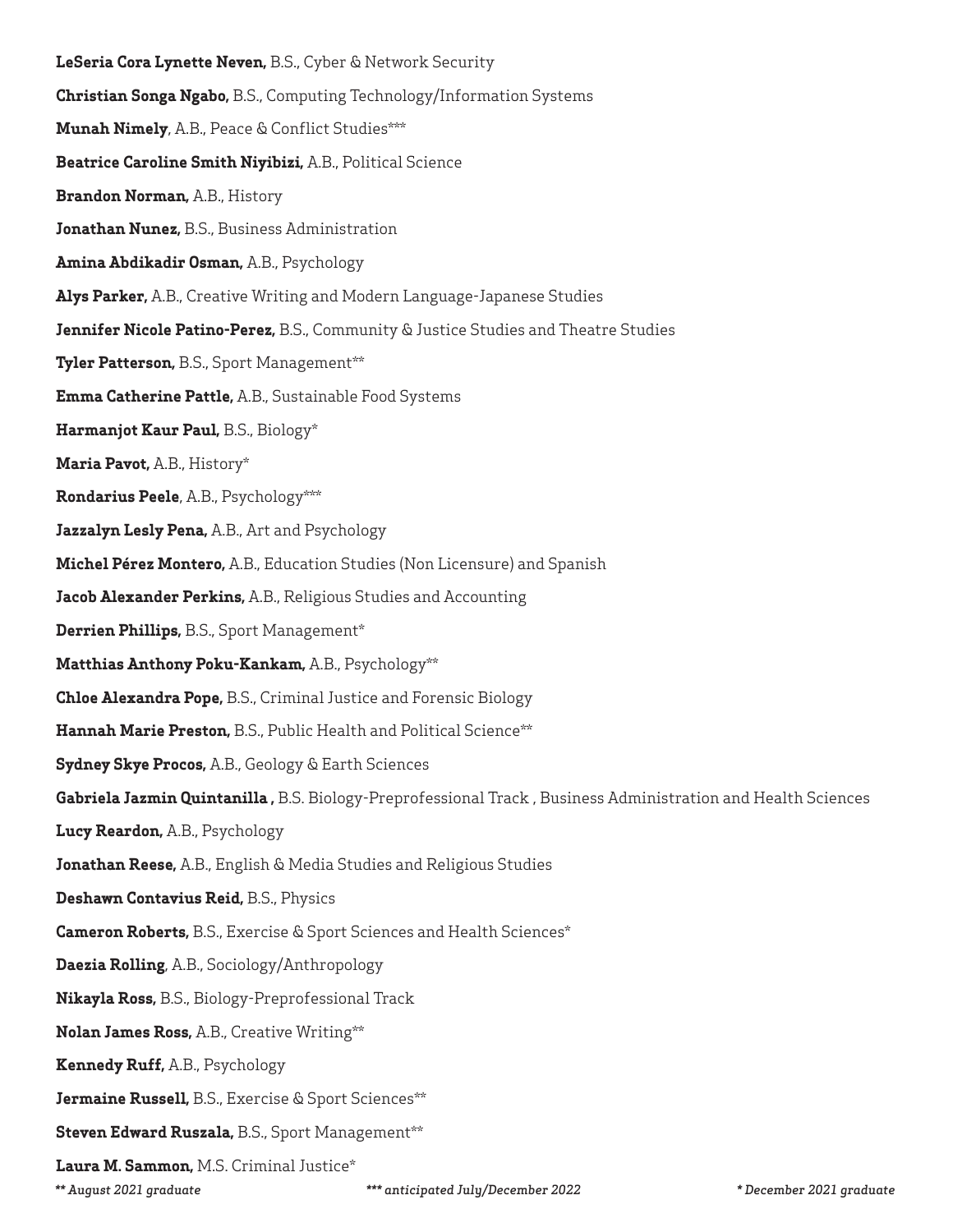- **Ellen Frances Samz,** B.S., Public Health **Giovanni Santibañez-Mendoza,** A.B., Economics **Alina Santos Agua Hedionda,** B.S., Exercise & Sport Sciences and Health Sciences **Ranicha Callya Sargeant,** B.S., Sport Management **Madyson Marie Schreiber,** B.S., Biology-Preprofessional Track and Health Sciences **Cydney K. Scott,** B.S., Biology\* **Larissa Joyce Sedzro,** B.S., Business Administration **Sarah Elizabeth Seguin,** A.B., Theatre Studies **Raye Ann Shane,** A.B., Political Science **Alan Page Shaw III,** A.B., Music\* **Rebecca Rose Shenhouse,** A.B., Education Studies (Elementary) **Lideah Shivley,** A.B., English & Media Studies **Elijah Javon Short,** B.S., Sport Management **Benjamin A. Siegel,** B.S., Business Administration **Mariana Silva Posada,** A.B., Theatre Studies\*\* **Chankaya Simpson,** A.B., English & Media Studies **Kyle Ericsson Smaw,** B.S., Accounting and Business Administration **Charly Dianne Smith,** B.S., Cyber & Network Security\*\* **Emily Alexandria Smith,** A.B., Education Studies (Elementary)\* **Jennifer G. Solis Rodriguez,** B.S., Health Sciences and Biology **Keren Marcela Flores Sosa,** B.S., Community & Justice Studies **Edward Brown Southworth V,** B.S., Geology & Earth Sciences\*\* **Caroline Grace Sprenger**, B.S., Community & Justice Studies and Sustainable Food Systems\*\*\* **Athena Hanna Stearos,** B.S., Business Administration **Brooks Stemple,** A.B., Economics and Accounting **Delilah Stover,** B.S., Biology\* **Nzinga Suluki-Bey,** B.S., Community & Justice Studies **Miora Tannous,** B.S., Biology and Chemistry **Timothy Thompson,** B.S., Business Administration\* **Ally Elizabeth Thring,** A.B., Theatre Studies **Emily Tocci**, B.S., Community & Justice Studies **Aldair Torres-Navarro,** A.B., Geology & Earth Sciences **Spencer James Treppel,** B.S., Business Administration **Laszlo Kendon van Straelen,** B.S., Sport Management\*\* *\*\* August 2021 graduate \*\*\* anticipated July/December 2022 \* December 2021 graduate*
-